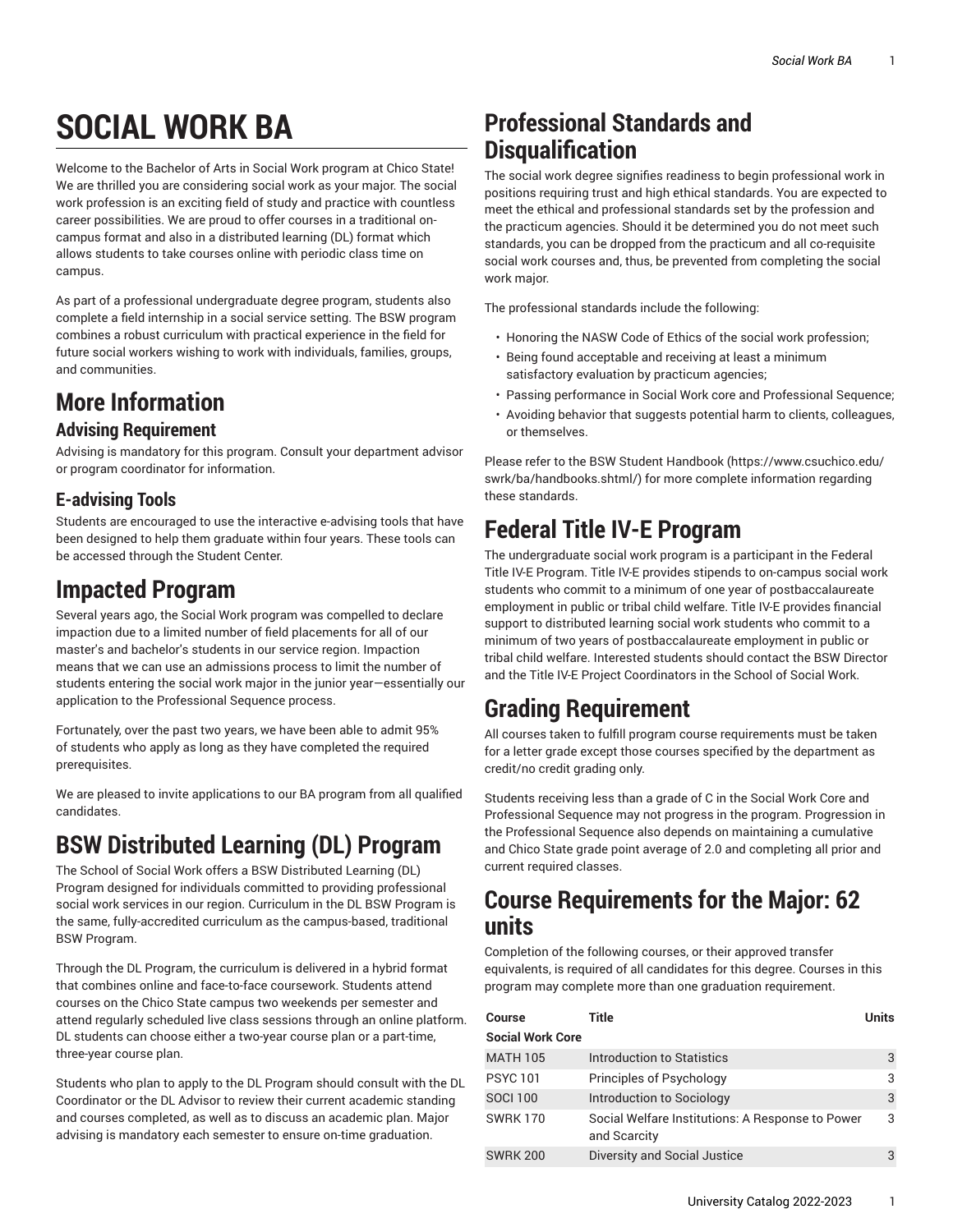| <b>Total Units</b>                                                                                                             |                                             | 28 |  |
|--------------------------------------------------------------------------------------------------------------------------------|---------------------------------------------|----|--|
| Social work elective in consultation with your major advisor. The<br>elective may be taken during the semester of your choice. |                                             |    |  |
| Select three units from the following:                                                                                         |                                             | 3  |  |
| <b>Electives</b>                                                                                                               |                                             |    |  |
| <b>FCON 103</b>                                                                                                                | Principles of Microeconomic Analysis        |    |  |
| <b>ECON 102</b>                                                                                                                | <b>Principles of Macroeconomic Analysis</b> |    |  |
| <b>ECON 101</b>                                                                                                                | Introduction to Economics                   |    |  |
| Select one of the following:                                                                                                   |                                             | 3  |  |
| A transferable human biology course.                                                                                           |                                             |    |  |
| <b>BIOL 104</b>                                                                                                                | Human Physiology                            |    |  |
| <b>BIOL 103</b>                                                                                                                | Human Anatomy                               |    |  |
| Select one of the following:                                                                                                   |                                             |    |  |
| <b>SWRK 202</b>                                                                                                                | Human Behavior Across the Lifespan          | 3  |  |

#### **Professional Sequence**

**The completion of the Social Work Core is a prerequisite for** [applying](https://www.csuchico.edu/swrk/ba/apply-professional-sequence.shtml/) **(**[https://www.csuchico.edu/swrk/ba/apply-professional](https://www.csuchico.edu/swrk/ba/apply-professional-sequence.shtml/)[sequence.shtml/](https://www.csuchico.edu/swrk/ba/apply-professional-sequence.shtml/)**) to the Professional Sequence.**

Credit for life experience or prior work experience in lieu of coursework or the social work practicums is not permitted. Please refer to the BSW Student Handbook for more information regarding the school's transfer of credit and proficiency exam policies. All social work courses required in the Professional Sequence are restricted to social work majors.

In the event you drop, do not receive a grade of C or higher, or take an incomplete in a required course, including the Social Work Core, you may be ineligible to progress in the major. Contact the BSW Program Director immediately to develop an academic contract.

All courses must be taken in the sequence outlined. Students entering our DL Program may have a slightly different course sequence.

| Course                | Title                                         | Units |
|-----------------------|-----------------------------------------------|-------|
| Semester I (Spring)   |                                               |       |
| <b>SWRK 303</b>       | Human Behavior and the Social Environment     | 3     |
| <b>SWRK 325</b>       | Basic Skills in Social Work Practice          | 3     |
| <b>SWRK 330</b>       | Social Work Research Methods                  | 4     |
|                       | Units                                         | 10    |
| Semester II (Fall)    |                                               |       |
| SWRK 435W             | Social Work Methods I (W)                     | 3     |
| <b>SWRK 485</b>       | Social Welfare Policy, Programs, and Services | 3     |
| SWRK 489A             | Social Work Practicum I                       | 6     |
|                       | <b>Units</b>                                  | 12    |
| Semester III (Spring) |                                               |       |
| <b>SWRK 305</b>       | Community and Organizational Change           | 3     |
| SWRK 445W             | Social Work Methods II (W)                    | 3     |
| <b>SWRK 489B</b>      | Social Work Practicum II                      | 6     |
|                       | <b>Units</b>                                  | 12    |
|                       | <b>Total Units</b>                            | 34    |

# **Electives Requirement**

To complete the total units required for the bachelor's degree, select additional elective courses from the total University offerings. You should consult with an advisor regarding the selection of courses which will provide breadth to your University experience and possibly apply to a supportive second major or minor.

### **Honors in the Major**

Honors in the Major is a program of independent work in your major. It requires 6 units of honors course work completed over two semesters.

The Honors in the Major program allows you to work closely with a faculty mentor in your area of interest on an original performance or research project. This year-long collaboration allows you to work in your field at a professional level and culminates in a public presentation of your work. Students sometimes take their projects beyond the University for submission in professional journals, presentation at conferences, or academic competition. Such experience is valuable for graduate school and professional life. Your honors work will be recognized at your graduation, on your permanent transcripts, and on your diploma. It is often accompanied by letters of commendation from your mentor in the department or the department chair.

Some common features of Honors in the Major program are:

- You must take 6 units of Honors in the Major course work. All 6 units are honors classes (marked by a suffix of H), and at least 3 of these units are independent study (399H, 499H, 599H) as specified by your department. You must complete each class with a minimum grade of B.
- You must have completed 9 units of upper-division course work or 21 overall units in your major before you can be admitted to Honors in the Major. Check the requirements for your major carefully, as there may be specific courses that must be included in these units.
- Yourcumulative#GPA should be at least 3.5 or within the top 5% of majors in your department.
- Your GPAin your major#should be at least 3.5 or within the top 5% of majors in your department.
- Most students apply for or are invited to participate in Honors in the Major during the second semester of their junior year. Then they complete the 6 units of course work over the two semesters of their senior year.
- Your honors work culminates with a public presentation of your honors project.

While Honors in the Major is part of the Honors Program, each department administers its own program. Please contact your major department or major advisor to apply.

**For more about honors in Social Work, please visit our** [website](https://www.csuchico.edu/swrk/ba/honors.shtml/) **(**[https://](https://www.csuchico.edu/swrk/ba/honors.shtml/) [www.csuchico.edu/swrk/ba/honors.shtml/](https://www.csuchico.edu/swrk/ba/honors.shtml/)**).**

See Bachelor's Degree [Requirements \(https://catalog.csuchico.edu/](https://catalog.csuchico.edu/undergraduate-requirements/bachelors-degree-requirements/) [undergraduate-requirements/bachelors-degree-requirements/](https://catalog.csuchico.edu/undergraduate-requirements/bachelors-degree-requirements/)) for complete details on general degree requirements. A minimum of 39 units, including those required for the major, must be upper division.

## **General Education Requirements: 48 units**

See General [Education \(https://catalog.csuchico.edu/colleges](https://catalog.csuchico.edu/colleges-departments/undergraduate-education/general-education/)[departments/undergraduate-education/general-education/\)](https://catalog.csuchico.edu/colleges-departments/undergraduate-education/general-education/) and the [Class Schedule](http://www.csuchico.edu/schedule/) ([http://www.csuchico.edu/schedule/\)](http://www.csuchico.edu/schedule/) for the most current information on General Education Requirements and course offerings.

# **Diversity Course Requirements: 6 units**

You must complete a minimum of two courses that focus primarily on cultural diversity. At least one course must be in U.S. Diversity (USD)